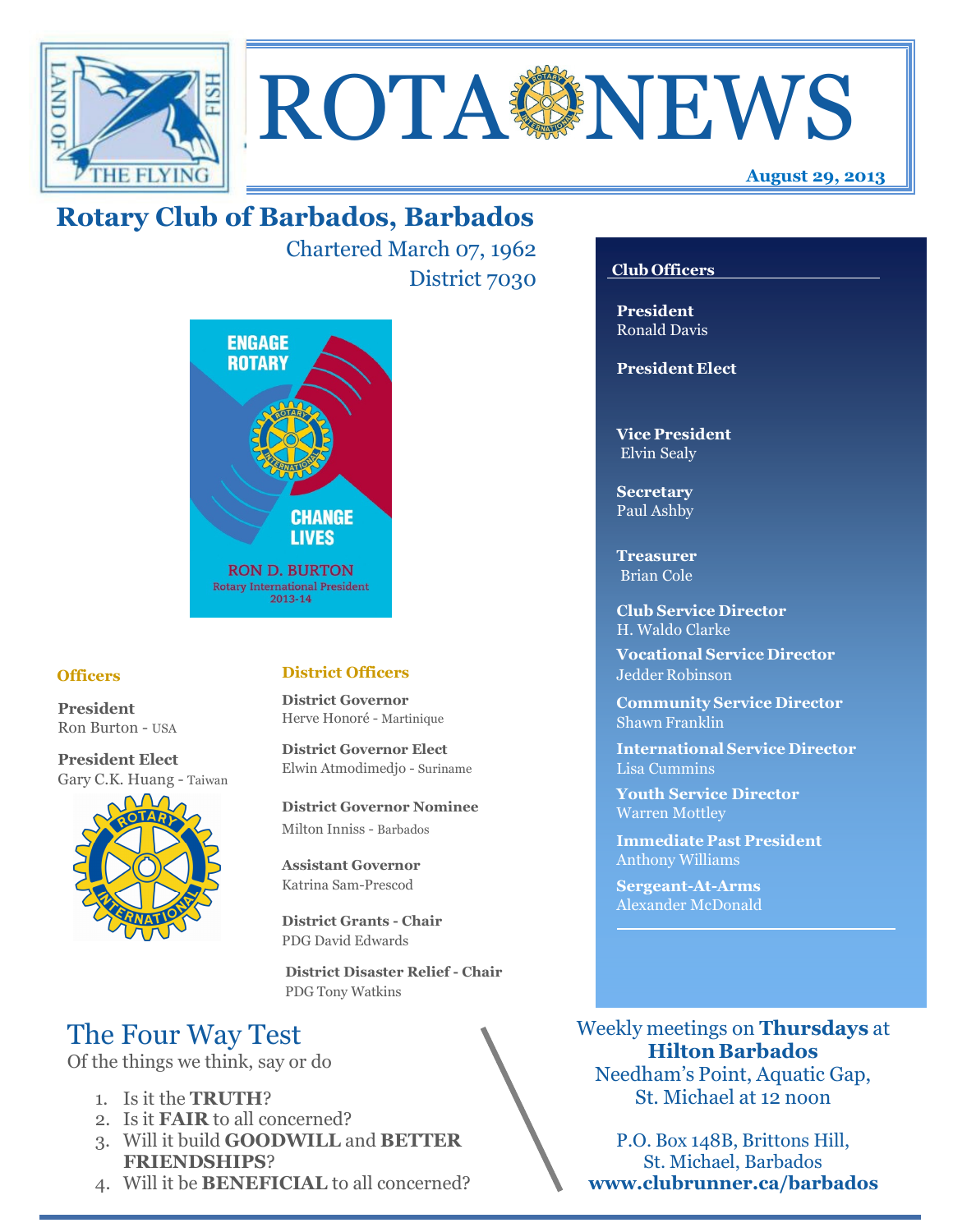# **BIO – Kirk Humphrey**



Kirk is the Director of The Department of Constituency Empowerment and has held that post since 2008. A graduate of the St. Michael's Secondary School, the BCC, UWI and The London School of Economics. A purest and a fine product of the soil and a resolute believer that the public service has been very good to him is here today to share with us his charge for setting up constituency councils across Barbados and trying to get them functioning so that they breathe new life into communities by reversing the negative. Let's welcome to the podium - Kirk

# **Using Facebook to promote Rotary**



*By Erin Wagner, a member of the Rotary Club of Minneapolis South, Minnesota, USA*

**I am a product of Rotary's youth programs, which taught me some amazing lessons. For example:** 

**Open-Mindedness** 

**A farm girl from Idaho, my youth exchange to France (2001-02) and the associated culture shock taught me to be aware of and question my assumptions, and to recognize that people are people all over the world.** 

#### **Unity**

**Delegation did not come naturally to me. Fortunately, within the framework of Rotaract, I got to take part in projects I simply could not pull off alone. In my inadequacy, I learned a fundamental appreciation for the skills and efforts of every contributor.** 

#### **Responsibility**

When my Rotary district hosted the international convention in 2007, I was hired to serve as the secretary to the host organization committee. Still in college, I had the privilege of learning basic skills (like preparing financial documents, writing grants, and participating effectively in meetings) from experts in banking, fundraising, and management. Conscious of how much I had to learn, they nevertheless expected a level of professionalism commensurate with the opportunity, and held my hand as I found my way.

#### **Gratitude**

One Rotarian surprised the Rotaractors by cashing in his frequent flyer miles so that we could visit the Chilean school for which we were fundraising. We learned a lot from seeing first-hand the impact of our efforts, but what has touched me the most is his motive. He saw value in our education and development as humanitarians, an education we could not have accessed without his assistance.

Tying these lessons together, I have learned that the essence of gratitude is the impulse to share the goodness with others.

Now a college graduate and small business owner, I was able to use my expertise in social media to pay forward that gratitude in three ways through a 2012-13 Public Image Grant. By using paid promotion on Facebook to draw the public's attention to the District 5950 (Minnesota, USA) Facebook page, we were able to:

- Educate people in the community about the opportunities for service, fellowship, and learning available through Rotary,
- Help local clubs make the public aware of their mission and attract new members,
- Share what we learned and document our strategy online at http://houseandhoffman.com/facebook-forrotary.

But even so, service is a funny thing. This attempt to repay my debt of gratitude has only left me richer as it has deepened my connections throughout the community, in my district, and around the world. In the end, doing justice to the kindnesses shown to me will require a lifetime of service.

# **Meeting Details**

Meeting held on Thursday, August 22nd 2013.

Sgt-at-Arms: **PHF Alex McDonald**

- $Fines$  \$222.58
	- Raffle \$96.00
- Attendance 62%
- 
-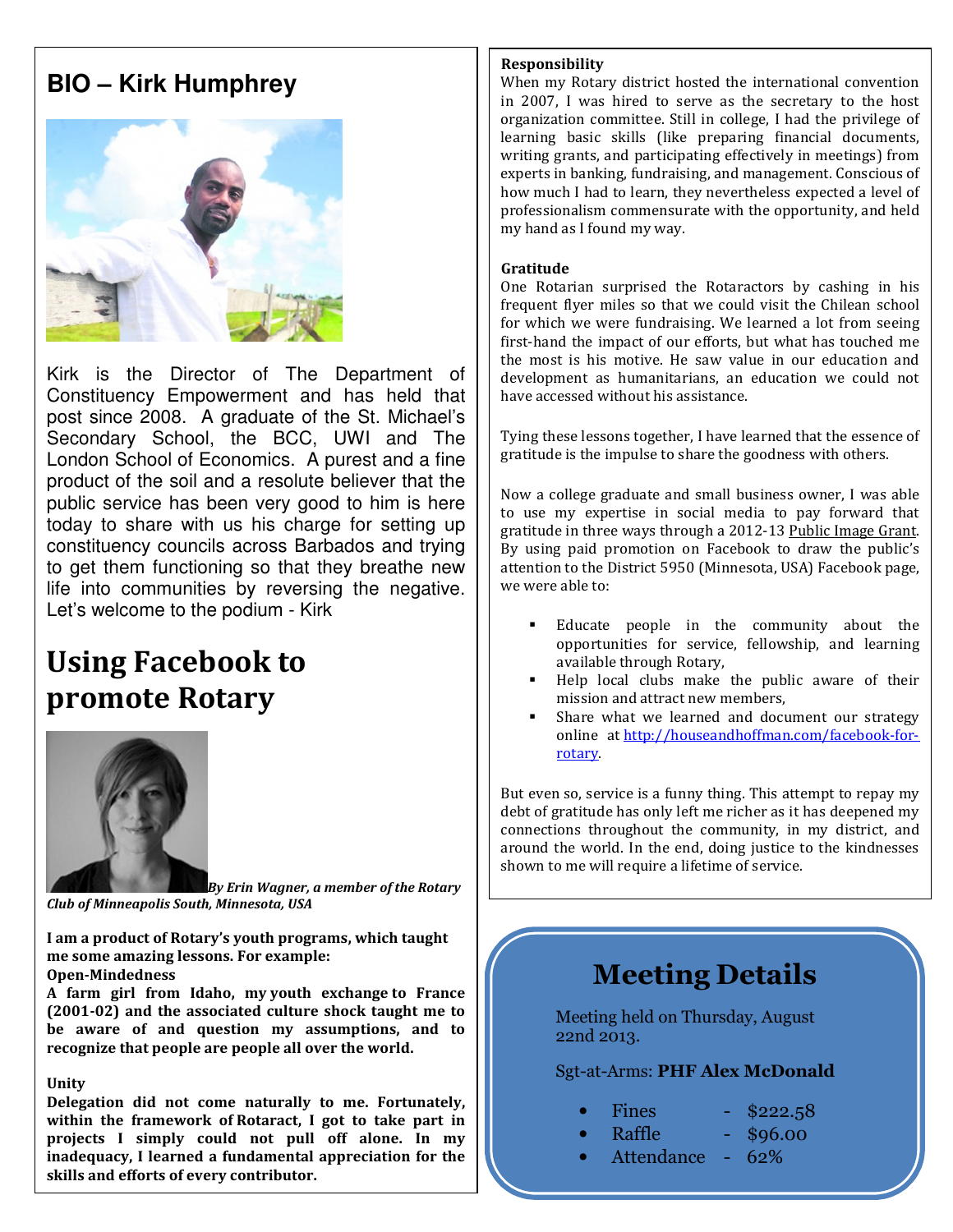#### **Building peace in Northern Ireland**



Enda Young, right, with members of the Belfast West Rotary Club and 2012-13 RI President Sakuji Tanaka, second from left, during the peace conference in Derry-Londonderry. *By Enda Young, a Rotary Peace Fellow and member of the E-Club of District 1100*

On stage, the women shared their stories  $-$  the suffering and pain of losing loved ones or being caught up in the conflict in Northern Ireland. As I watched, I couldn't help notice that most of the audience was in tears. The Theatre of Witness performance was a highlight of the three-day Rotary peace conference in Derry-Londonderry in May, and the effects of the women sharing their real stories through word, music, movement, and cinematic imagery was powerful. As a Rotary Peace Fellow, I was excited to take part in the conference, and lead a class on peacebuilding. I completed my studies at Chulalongkorn University in Bangkok in 2012, and now work as a training manager and mediator for TIDES Training & Consultancy. It was a thrill to look up during our class and see 2012-13 RI President Sakuji Tanaka attending our workshop. During Tanaka's year of Peace Through Service, he encouraged Rotary club members all over the world to hold peace forums such as ours. I also enjoyed discussing my work with members of the Belfast West Rotary Club who sponsored my peace fellowship.

Derry-Londonderry served as an appropriate setting for the peace conference, as a city once torn by civil unrest and violence, but now thriving with culture and a popular destination. Yet even today, there is ongoing dispute over the city's name, Derry or Londonderry, between nationalists and unionists. This serves to remind us that the work of peace is never done.

The conference brought business, community, political, and educational leaders and peace activists from around the world together to explore making, building, and embedding peace, both locally and internationally. It was an outstanding conference which I believe truly showcased Rotary's contributions to world peace.

In the words of Irish poet, playwright, and Nobel Prize recipient Seamus Heaney:

Now is the time to come and witness our journey from conflict, through reconciliation towards Peace. So hope for a great sea change On the far side of revenge

Believe that a farther shore Is reachable from here. Believe in miracles And cures and healing wells. Adapted with permission from Enda Young's blog, Practical Peace

#### **Coming Soon!**



#### **Notices**

- Today's lunch meeting will be graced with the presence of partners in service; Suzanne Davis, Andrea Mckenzie and Jenny Williams who will be sharing more with us on the upcoming fundraiser Family Western Jamboree - October 26, 2013.

- We will also have a brief presentation by Mr. Kirk Humphrey - Director of the Department of Constituency Empowerment, who will brief us on the mandates of that Department.

- It is with deep regret that I inform you of the passing in Montreal, Canada of George Gallagher, father of Helene Watkins and father in law of PDG Tony. They can be contacted on tonyw@caribsurf.com